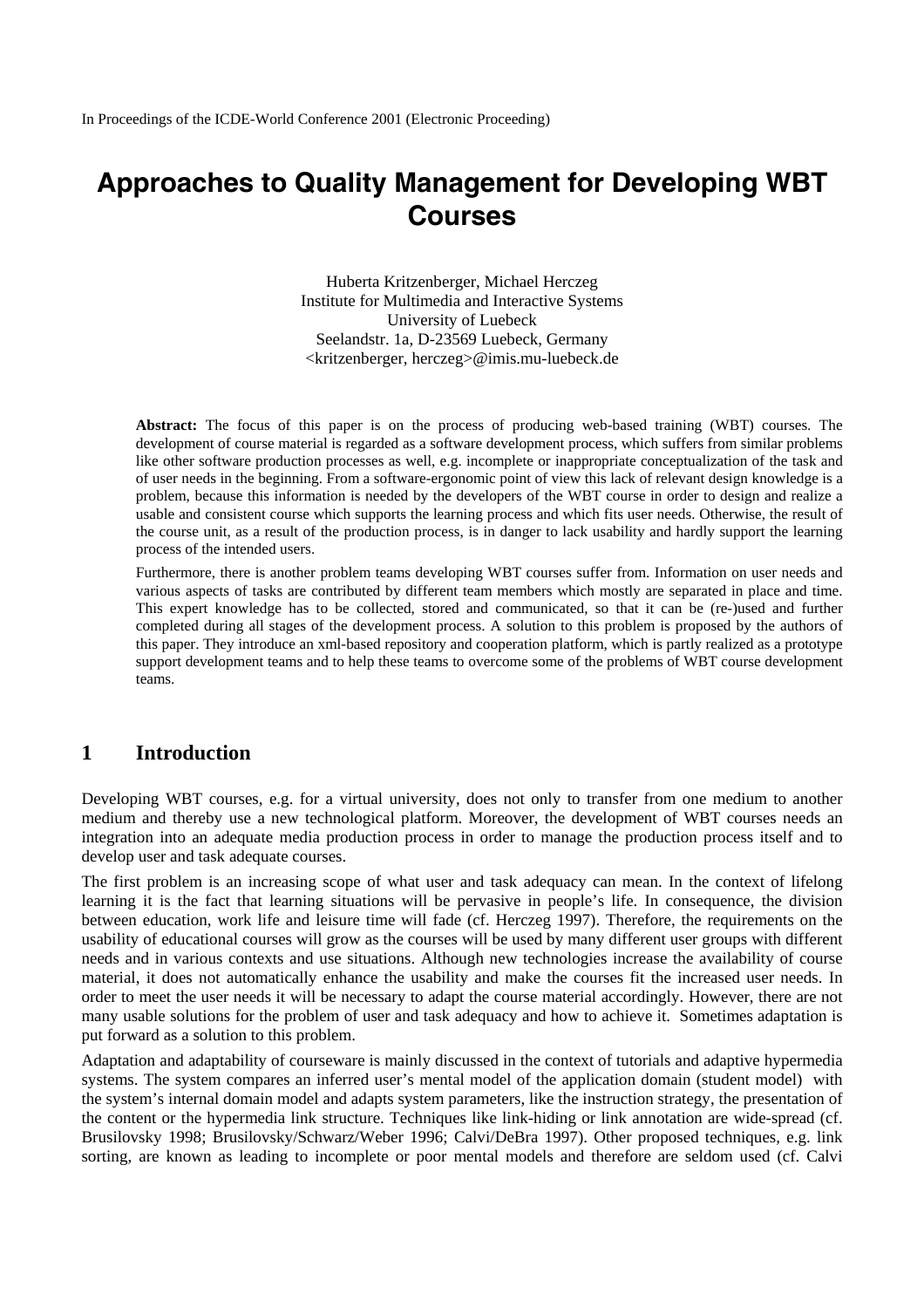In Proceedings of the ICDE-World Conference 2001 (Electronic Proceeding)

1997). There are well-known problems with the representation of huge data bases or inflexibility for the planning of instructional strategies within these systems (cf. Woolf 1992). Another question would be, how adequately these adaptations can meet user needs at all. From a psychological point of view (cf. Ulich 1994), a proper level of demand, which the learning task imposes on the user, is most important to cause positive mental states like motivation, happiness and increase of performance. An inappropriate level of demand, however, will cause negative mental states and decrease performance. Therefore, a individually level of demand from the learning task has to be individually balanced in a dynamic context (cf. Herczeg 1997; Kritzenberger/Herczeg 2000). As this is a highly individual factor, the system should allow the user some scope of action with respect to steps of learning, the time needed for learning processes, goals and sub-goals and so on.

Unfortunately, options for the use of courseware are prepared at a very early point in time of the development process, that is just from the first step when the pedagogic goals, the organizational context and the target groups are thought over. Although these aspects determine the options for system realization, they are mostly neglected, apart from a few exceptions (cf. Nikolova/Collis 1997; De la Teja/Longpré/Paquette 2000). Current development processes of courseware often suffer from missing or incomplete user needs and task analysis. Sometimes this analysis is not done at all. If it is done, the problem of completeness, sorting and storing of the collected data and (re-)use of the data by different members of the development team at different phases of analysis, design and production is mostly unsolved. There is hardly any task-adequate support for development teams. Authoring tools, which are sometimes proposed, only support the production process itself and are therefore not useful for the problems of development teams.

In this paper we propose a framework which can be used as a repository and cooperation platform for development teams, which are distributed in time and place. It helps to improve and manage the development process and thereby to improve the quality of the WBT course.

## **2 Development of WBT-Courses in Teams**

The experience of the authors is based on two projects in the context of development of web-based course material for virtual universities.

The one project is called "Virtual University of Applied Sciences" www.vfh.de (period of duration 1998-2003). It aims at establishing a location independent university with a curriculum for computer science of multimedia systems and for business engineering (Bachelor, Master). The authors of this paper are involved in the production of web-based courses, in the design of user-adequate learning spaces and in the support of the design process. Their focus is on usability recommendations and quality management for the course material during the development process. Other aspects like teaching strategies, learning processes or technical issues concerning the course production are supervised by other dedicated consulting groups within this project.

The other project "Distance Education in Medical Computer Science" (started in January 1999) aims at providing a complete course of studies for the specialization of students in medical computer science. The course is offered at a virtual university (Hagen). Our responsibility is to transfer the linear text documents (mostly MS-Word format) into hypermedia networks and multimedia courses.

The production of courseware is an iterative process, which consists of the following stages: analysis, requirements specification, design, implementation, evaluation and maintenance. In all these stages there are data produced which are needed in the following stages by different members of the software development team. It is normally hard to share and manage the software development models (i.e. information produced in each state of the development process) within a distributed development team. In our approach all members of the design team, which in the development process of learning environments consist of content author, designer (which may be conceptioners, pedagogues, experts in software ergonomics), producer and quality manager (see figure 1), use a relational database with a web front-end. This database should include all the context information as well as the content of the teaching units. In a first step this information is only presented to the involved persons but no contents are automatically generated.

For database organization object oriented techniques are used. Classes of information like "user attributes", "organizational requirements", "content", etc. are identified and then may be freely combined into "views". These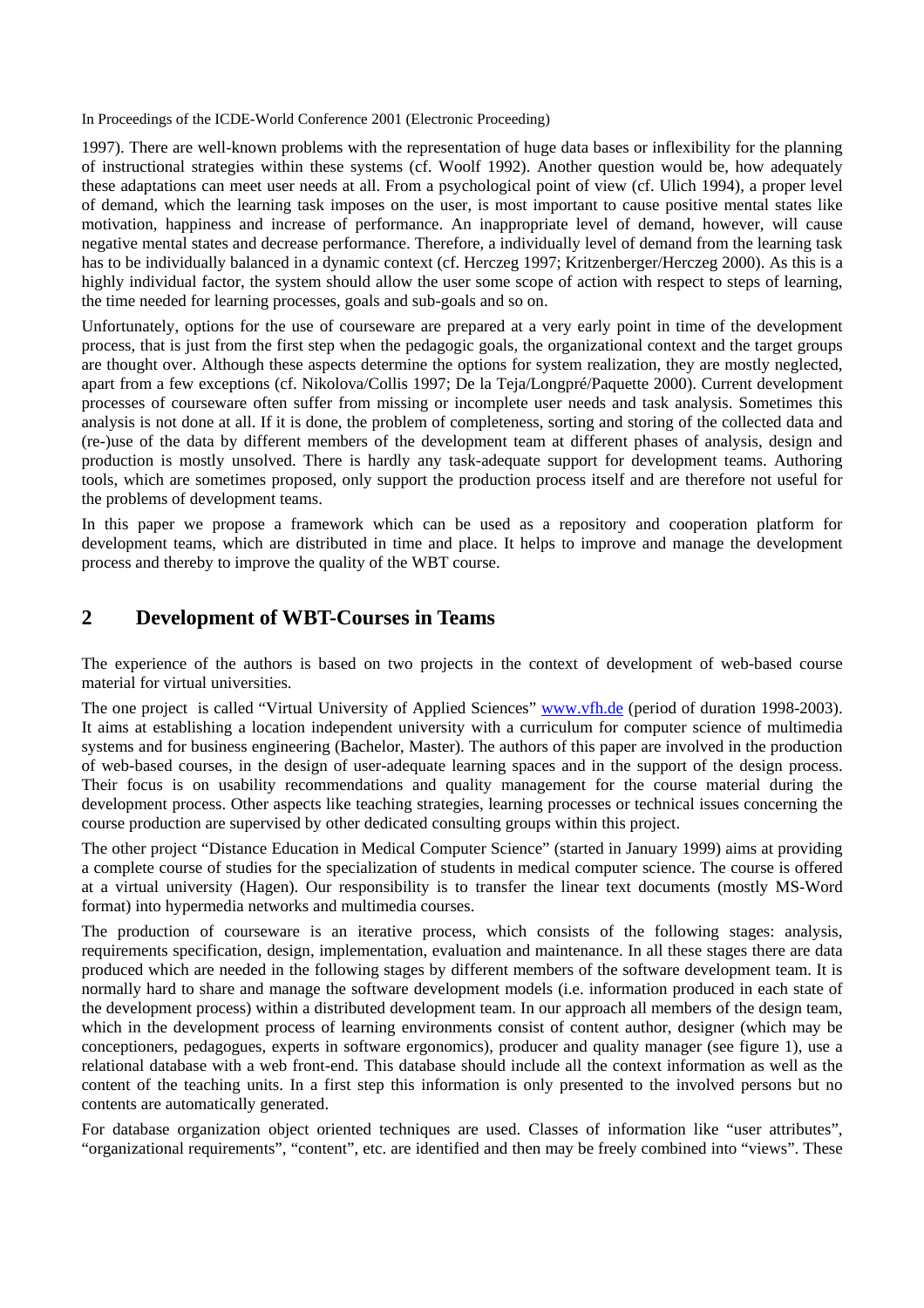In Proceedings of the ICDE-World Conference 2001 (Electronic Proceeding)

views are role dependent, for example the content author may concentrate on the analysis data and the contents. Whereas the producer, who has to implement the learning unit, may need additional design rationales added by the designer. A quality manager can base her or his evaluation of the system on the requirements identified and documented during the analysis phase.



Figure 1: An iterative development process for educational systems (e.g. W BT courses). (cf. Hartwig/Kritzenberger/Herczeg 2000).

As the size and the number of the learning units is difficult to handle, techniques of the OOA are used, e.g. abstraction, inheritance and generalization. If for instance many different user groups are to be considered, they may be ordered hierarchically: "all users", "users of the teaching unit", "a special group within these user group". Attributes of the most general object ("All users") are inherited by all following objects. This data organization allows views, e.g. a designer's view includes all attributes, from the general to the specific ones. Furthermore, if it is needed by the developer, for each phase there is appropriate additional information available, like design rationales and the related context information.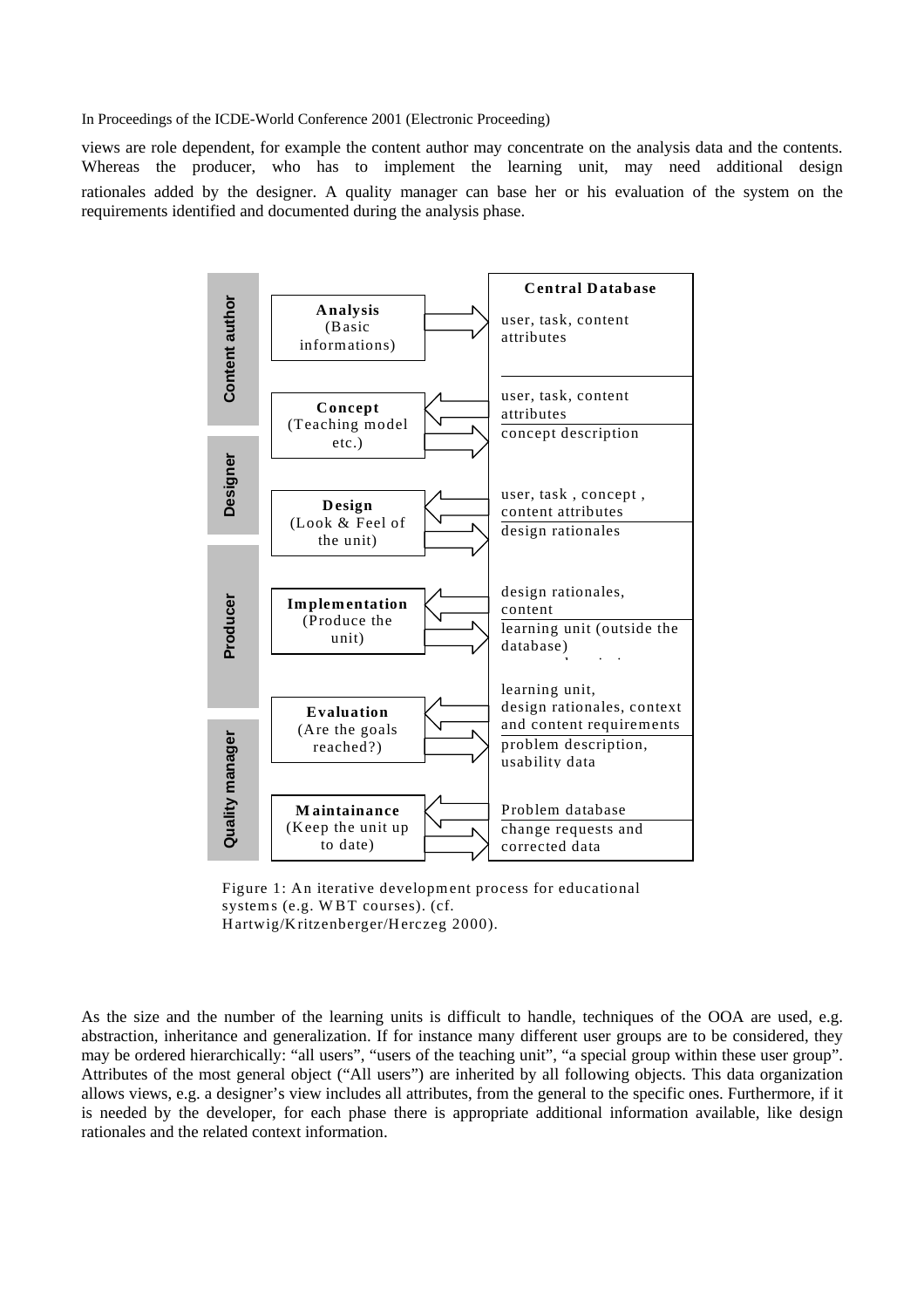Another advantage of other OOA techniques, like underspecification and refinement, is that they make the handling of large object sets easier. For example, they allow all participants to start with rather raw data and to refine them during the during the development process. Another advantage of the approach is that the use of a database supports the complete lifecycle of the course units, because all information and design rationales are not only available at the time of production, but also available again for maintaining or updating the course. If there are HTML-based contents, e.g. coming as updates from the content authors, they are to be included into the courses with little effort, keeping the connection of each unit to the position and role in the database. Updating the content in the database automatically updates the course and avoids inconsistencies.

# **3 A Framework for User- and Task Modeling for Learning Environments**

The first step in the development of learning environments, e.g. WBT courses, is the analysis of pedagogic goals, the organizational context, and the characteristics of the intended user group (learners). If this kind of analysis is done accurately, a lot of data are gathered. In order to become able to make sense of these data in context, it becomes necessary to store the collected data in a structured way. The following framework seems appropriate for structuring, storing and applying these data in the course of a WBT course development process.

#### **3.1 A Framework Layer**

The following framework (cf. Herczeg 1999) serves as a generic model, which allows to specify the specific characteristics of user groups as well as the conditions of use of the learning environment. It consists of the following application independent entities: Managed (Learning) Object, Task, Role, Agent and Tool.



Figure 2: Framework Layer (cf. Herczeg 1999: 29) as possible basic structure serving for an analysis

In the context of modeling learning environments, like WBT courses, these entities are understood in the following way:

*Managed (Learning) Object:* Learning objects are stored as domain modules (content, knowledge schemes etc.). They are used by different learners with specific characteristics. As users are different, learning objects have to be delivered in learner-adequate ways. It has to be defined, what kind of method fits for teaching which each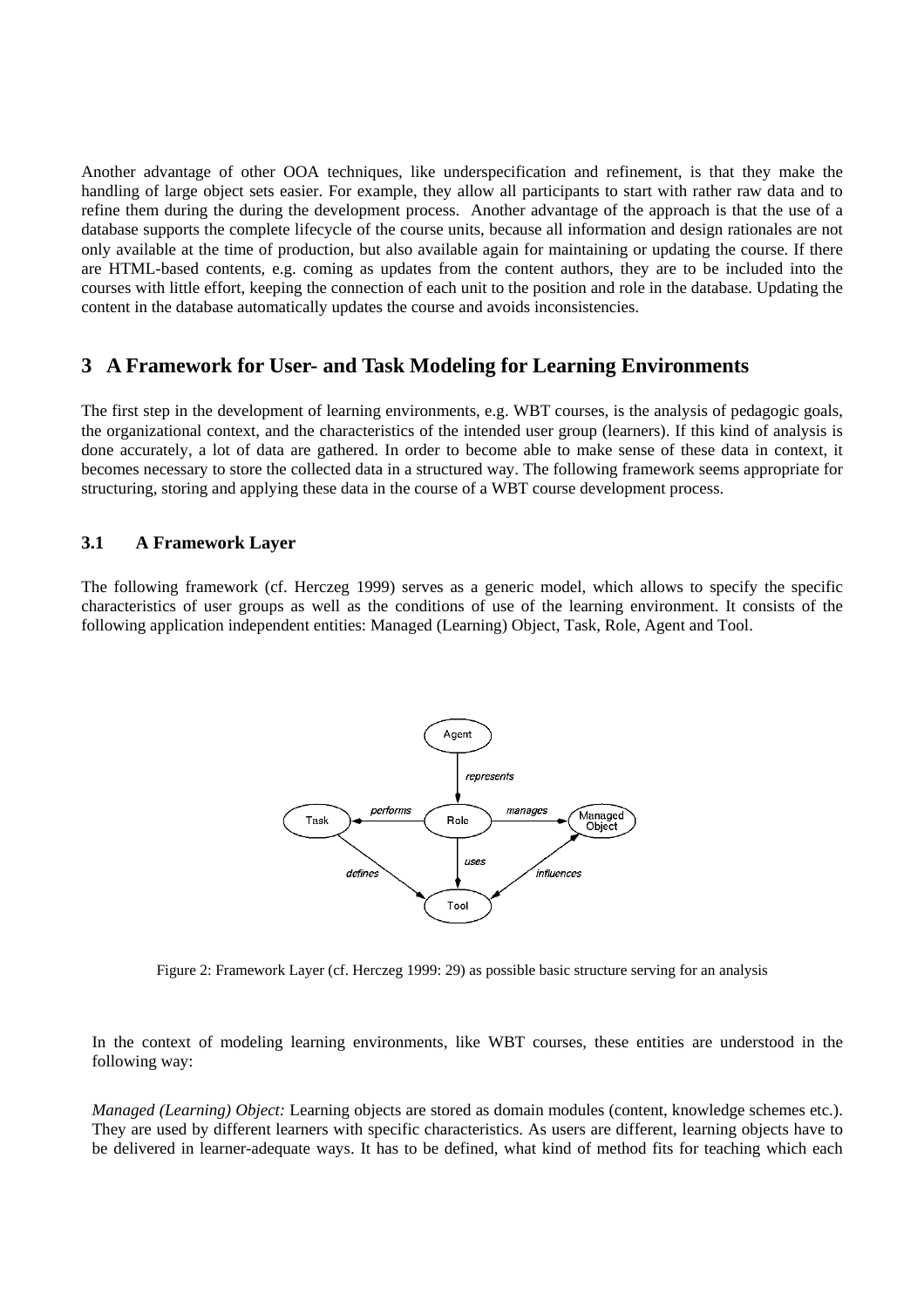managed learning object, that is they influence the choice of an adequate tool. Different user groups may use different managed objects or different sub-sets of managed objects.

*Task:* Tasks have to be performed by the learner or by the system. In the context of the learning environment they can be understood as steps performed to complete a learning process. On a lower level of task decomposition the naming of the tasks depends on specific pedagogic models. Such tasks could be for example learning of facts, elaboration strategies, cognitive skills, cognitive strategies (like problem solving), etc.

*Role:* It means the context given by a specific learner. The role realizes of concrete user characteristics (cf. Kritzenberger/Herczeg 2000).

*Agents:* Specific target groups or user groups for the environment can be specified here. User groups for learning environments serving the purpose of lifelong learning may be diverse. For example, for WBT courses offered in the learning environment of a virtual university there may be a user group 1, which does basic studies comparable to traditional universities or schools. There may be a user group 2, which is interested in further education. Another learner group 3 may want training on the job and fill knowledge gaps. A learner group 4 may be characterized by a concrete problem, which has to be solved by acquiring new knowledge. In order to do so, they need to study only specific knowledge modules or learning objects. Furthermore, a learner group 5 may want to explore the learning modules without any shortage of time. Of course, other user groups may be relevant and characterized as well. The definition of user groups is very important for the development of a learning environment, because teaching always means to address a target group. Therefore, the means and the teaching level have to be adapted accordingly.

*Tool:* describes the activities which are available for the execution of a task. If the task structure is rather elaborated this can be understood as a network of teaching strategies, which form a complete teaching model. Leading questions are for example "Which method(s) serves best for teaching what kind of content?" (see connection to the entity managed learning object). The task not only contain a pedagogic model in the sense of a teaching model, but also a design model, which is specified from a media psychological or ergonomic point of view. On a more specific level, tools may be classified as "draw the learners attention on the learning object", "activate knowledge", "initiate self-directed learning", "apply knowledge in different contexts", "initiate transfer of knowledge", "control achievement of learning goals", "give feedback". Each tool gets connected with the relevant learning modules (managed learning objects) and with the task, which specifies the internal or external conditions for learning.

#### **3.2 User and Task Modeling within the Framework**

The model specified above helps to structure all relevant parameters of the intended users (learners), of the use context and use process (cf. Herczeg 1994). Most of the descriptions have been collected in an analysis phase. They have been contributed by different team members with different professional backgrounds (compare figure 1). In the beginning of the development process many of these data are vague or imprecise and may be refined later on. The collection of data has been ordered with the framework described in the section above. This order helps to refer data belonging together (which are connected by links) and needed together. It also helps to link data which should be viewed together, because they form a semantic content of development knowledge. As link categories and use of links can be freely defined, the structure is very flexible.

#### *Example: Typical Situation in the Development Process for WBT-courses*

*For the development of a course of studies in the Project "Distance Education in Medical Computer Science" 24 WBT courses for a complete course of studies are developed, which will be offered at a*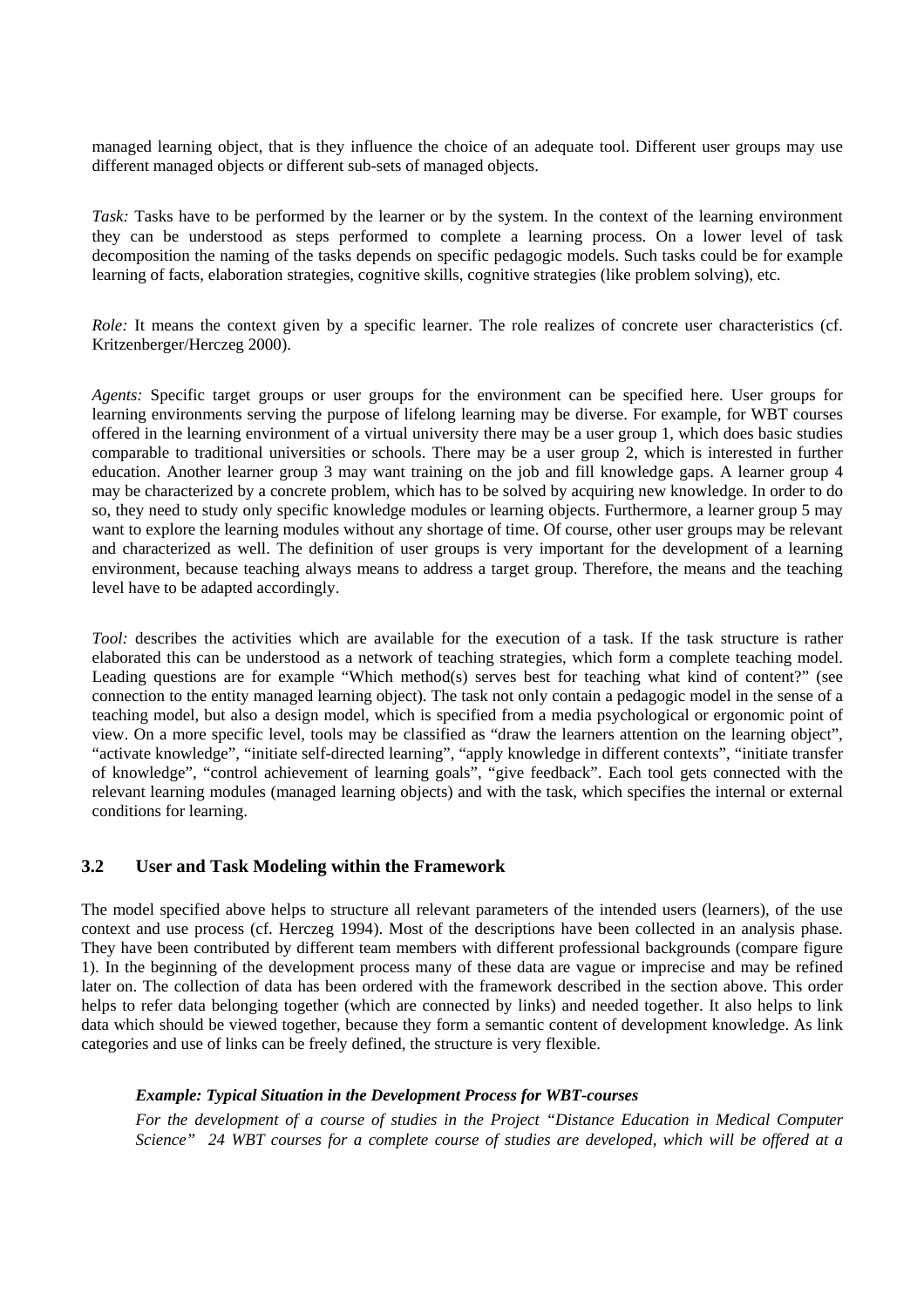*virtual university. A team of developers with different background knowledge is working on it and cooperating during the development process.* 

*The content authors deliver the content as Word-Documents. Then the documents are transferred into Web-documents, which is done by media producers. This transfer means translating the documents into hypermedia and multimedia applications. Media adaptation offers new teaching options, which the content authors on the production basis of Word-Documents might not have thought about. But there are other members in the development team of the WBT course, who are aware of the new opportunities. There are designers, conceptioners, pedagogues, quality managers (e.g. specialists in software ergonomics), who contribute to a conceptualization and media adequate transfer of the course unit to web presence. The whole team works distributed in time and place. Their contributions have to be stored and used on demand by others. As the knowledge for the development process is distributed over the team members, it must be collected and communicated at the proper stage in the development process and in an adequate way.* 



Figure 3: Screenshot of user and task modeling for a WBT course on terminology in the project "Distance Education in Medical Computer Science".

Figure 3 shows a screenshot with a view on the user and task model from the modeling for a WBT course in our project "Distance Education in Medical Computer Science". The screenshot should demonstrate a solution to the problem described in the example above.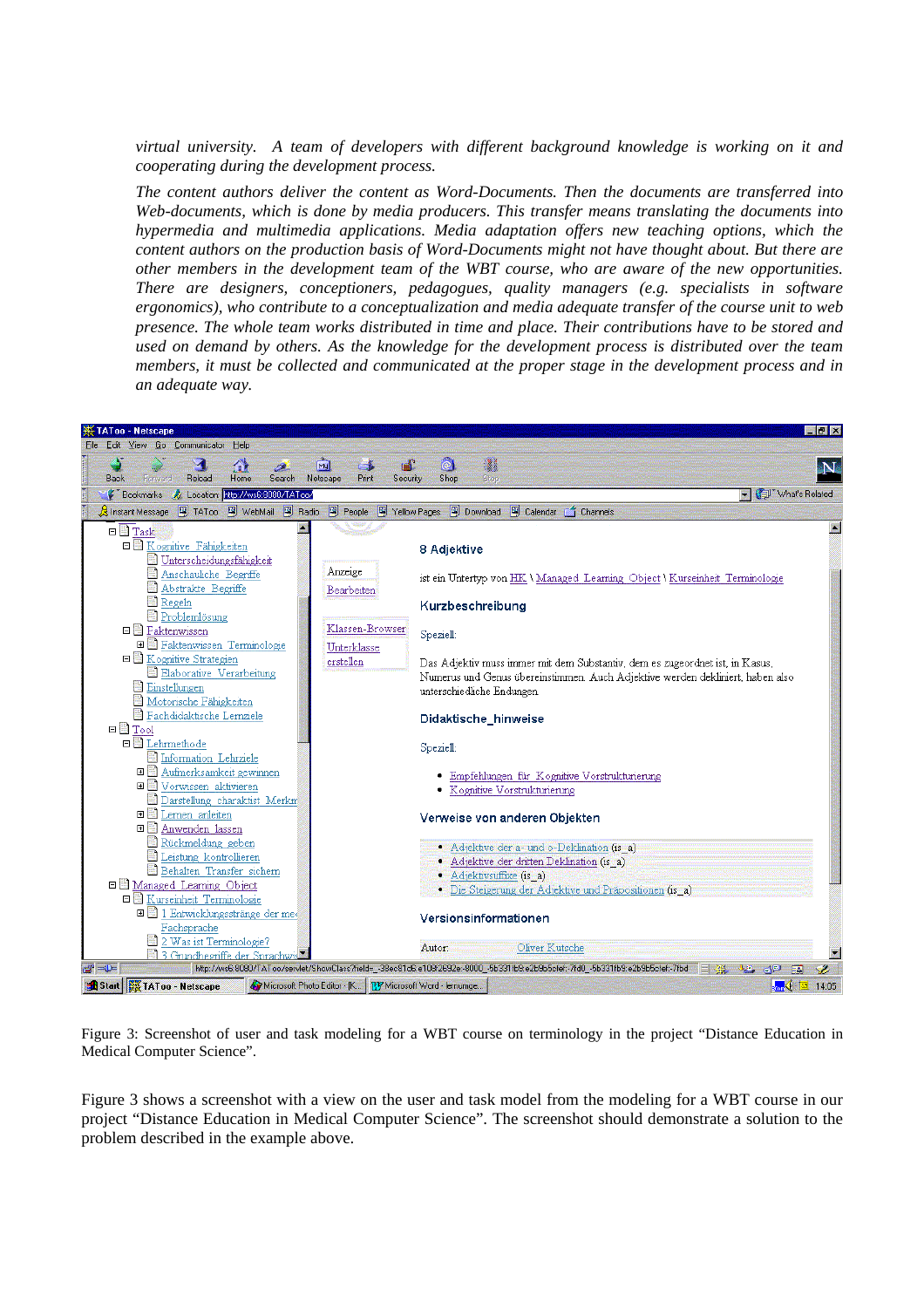The WBT course in the example above deals with medical terminology. The screenshot shows the view on the module on adjectives. On the left part of the screen the structure can be viewed in more detail (task, tool, managed object, role), which is helpful for constructing of the meta-information structure and knowledge management for the repository. On the right part of the screen a view on the database is given, which shows how meta-information on the object "adjectives" can look like. First of all, the view informs about the intended structure for the course module, which the content author regards as leading structure from a didactic point of view (see section: "Verweise von anderen Objekten"). The sub-knowledge modules, which are specified there, are about different kinds of declinations (a-, o- and third declination), the suffix formation and the comparative formation for adjectives. These expert knowledge units are contributed by the content author together with a short introduction text (see "Kurzbeschreibung"). If the modules should be given in a specified order, which may be different for user groups, the content author can specify this as well. But this information would not be enough for a developer who wants to build a WBT course. Additional knowledge is needed, which comes from another expert in the development team. Relevant further information is on pedagogic strategies for knowledge delivery, which can support the learning process or motivate the learner. This kind of expert knowledge is specified in other entities and can be linked to appear under another section here. In the example of figure 3 there is a link to module from the task entity, which was named by the author as "Didaktische Hinweise". The author of this didactic section gives recommendations and examples on how to build a text structure which will support the learner's information processing. In this case it is on how to help the learner to pre-structure the information, for example the developer is informed about adjunct questions and advance organizer and so on.

There may also be other relevant sections with relevant information for the development process, e.g. information on media, their use and design, e.g. information on text presentation on the screen (like structured writing, formatting, typography and so on).

The advantage of this tool is, that the information which is contributed by members of the development team at different phases of the development process is stored in a way which gives the meta-information a usable structure to be stored and communicated in a task-oriented way. As this task-oriented way is also based on OOA techniques and an XML-based data structuring (cf. Kutsche 2000), it is highly flexible with respect to the developers structuring, retrieval and selection requirements for views.

## **4 Outlook**

WBT course production has been identified as software development or media production process. Software development processes are done by a team in stages, each needing specific expert knowledge which has to be stored and communicated. The distribution in time and place of the team members, the vagueness and amount of analysis data make the availability and communication of the expert knowledge even more complicated. This process needs support. Supporting development teams with a cooperation platform, as described above, has been identified as an important aspect of quality management for developing WBT courses.

#### **References**

- Brusilovsky, P. (1998): Methods and Techniques for Adaptive Hypermedia. In: Brusilovsky, P.; Kobsa, A.; Vassileva, J. (Eds.): Adaptive Hypertext and Hypermedia. Dordrecht, Boston, London: Kluwer Academic Publishers, pp. 1-43
- Brusilovsky, P.; Schwarz, E.; Weber, G. (1996): ELM-Art: An Intelligent Tutoring System on the World Wide Web. In: Proceedings of ITS  $\,$ 96, pp. 261-269
- Calvi, L. (1997): Navigation and Disorientation: A Case Study. Journal of Educational Multimedia and Hypermedia. Vol. 6 (3/4), pp. 305-320